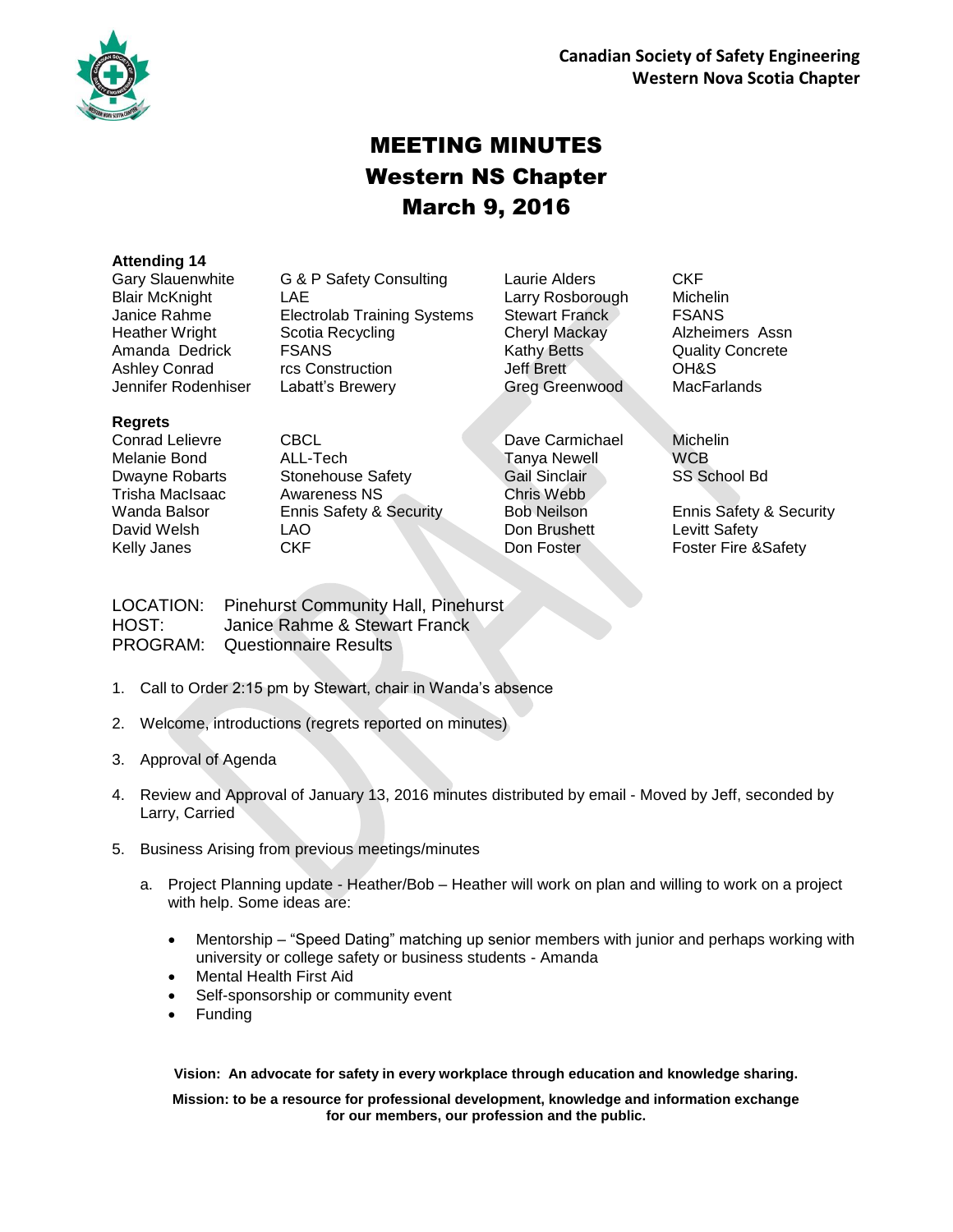

- b. NAOSH Week
	- $-$  Kathy attended the May 2 meeting and reports the launch will be held May 2 at 9 am  $-$  3:30 pm
	- $-$  Cost \$10
	- Significant door prize available must be present
	- NS Power sponsorship
	- Stewart will ask SUN Safety on Monday about the Sun Sticks as give away
	- Peter Sturm DOL & WCB speakers
	- Chapter Exhibit maybe with NS Chapter, BCRSP Stewart to speak to Wanda
- c. CSHE matrix for membership Stewart defer
- d. Questionnaire Results Stewart reported on behalf of Wanda questionnaire full report attached

#### Meeting Schedule - attached

- $\bullet$   $3<sup>rd</sup>$  Wednesday of each month
- Winter months 2 pm start
- Shoulder months 5 pm start

#### Meeting Format

- 1. Speaker/Professional Development
	- 2. Round Table
	- 3. Business Meeting (members can decide to attend)

#### Minutes sent via email

Reports will be received via email unless a discussion is required Gotomeeting/Conference calling available where possible (recorded)

Other options may include additional meetings, ½ day workshops, business community breakfast meeting, events like chainsaw safety, retreat, tours, maintenance points, etc.

- 6. Reports will be reported through the secretary via email after the meeting
	- a. Finance (Kathy) report on file includes the cheque from National CSSE
	- b. Membership (Laurie) attached
	- c. Program (Blair/Arminta) Blair confirmed that Dave Campbell from NSCC will be available for April – see schedule attached
	- d. By-laws Committee (Charles) nothing to report
- 7. New Business
	- a. Chainsaw Awareness April 11 additional reminder and poster forward to members, Laurie has sponsors, location, refreshments arranged. Can use more door prizes and volunteers. Blair motioned that the Chapter provide 2 first aid kits and Larry seconded, carried.
	- b. Steps for Life April 30 Kathy and Amanda will set up team the following walkers noted: Kathy, Amanda, Stewart, Janice, Jennifer, Heather? Ashley? Laurie, Jeff and Greg. We need a minimum of 10 walkers and chapter usually pays the registration cost of \$10 Can join the team on line and \$10 will be reimbursed (not sure if we voted but agreed that the chapter usually sponsors)

**Vision: An advocate for safety in every workplace through education and knowledge sharing.**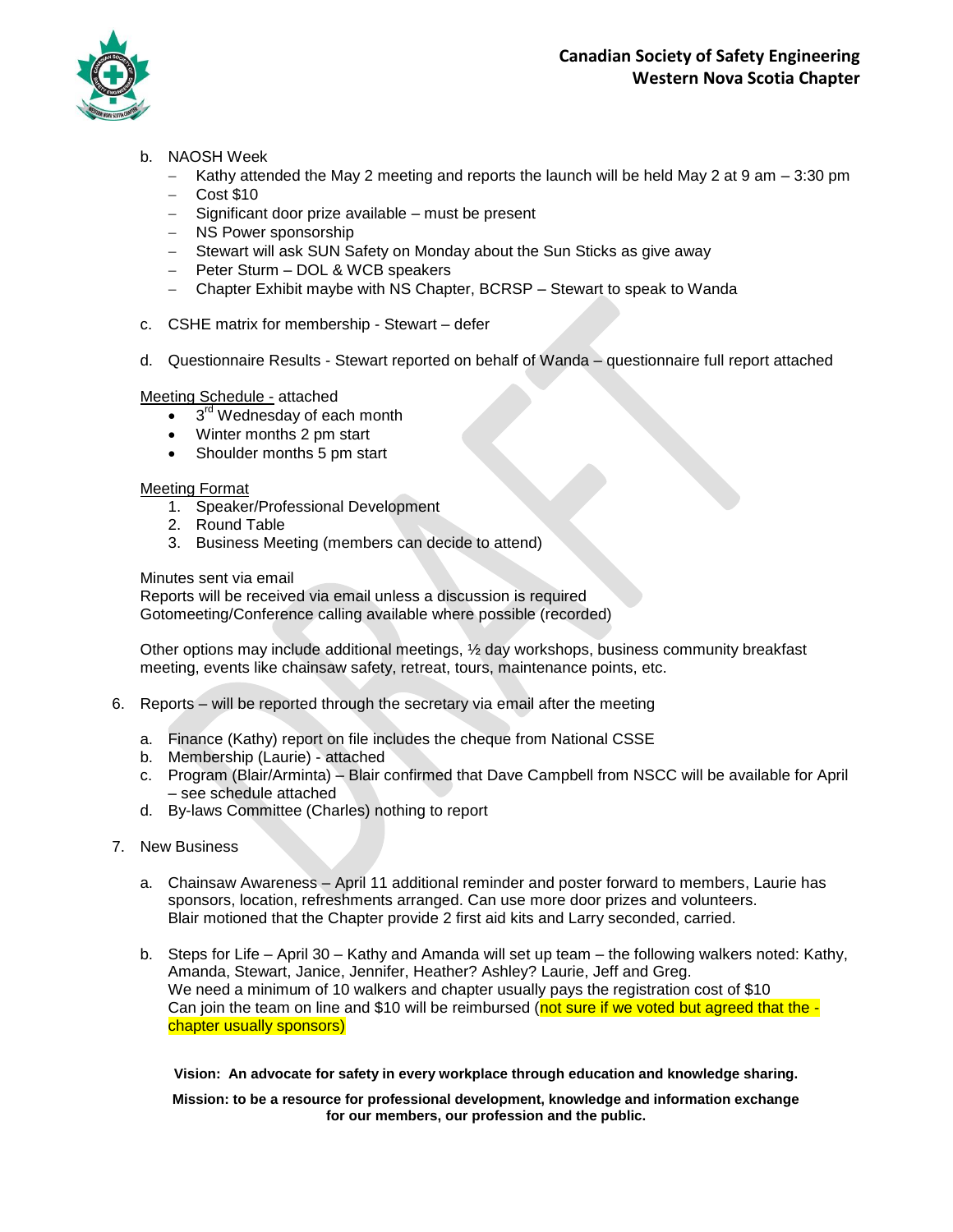

8. Members comments and questions

Events –

**April 11 7:30 pm** Chainsaw Awareness

**April 17 to 19**  Safety Services NS Conference <https://paecanada.eventsair.com/QuickEventWebsitePortal/ssnscallforspeakers/whsc>

**Thursday, April 28**  National Day of Mourning<https://www.ccohs.ca/events/mourning/>

**Saturday, April 30**  Threads of Life fundraiser Steps for Life Point Pleasant Park

**Monday, May 2** NAOSH Week Launch [http://www.naosh.org/english/events/nova\\_scotia.html](http://www.naosh.org/english/events/nova_scotia.html)

**Tuesday, May 3** Pier 21, Halifax <http://worksafeforlife.ca/> **Mainstay Awards**: 11:00 – 1:00pm **WSIS AGM Reception & Booth Displays**: 1:00 – 1:30pm **WSIS AGM: 1:30 – 3:00pm**

**Michelin Bridgewater Safety Fair** June 11 – 10 am to 4 pm

Larry reported that the Bridgewater Michelin plant was recognized last month for Results and Programs as the safest plant worldwide.

Laurie is assisting with startup of Cape Breton Island Chapter with Don Ross.

Stewart will share the INSHPO article

CSSE Awards discussion

9. Date of next meeting – **new week, 3rd week** of April 20 at 5 pm in Kentville (see new schedule attached)

**10.** Adjournment – 4:30 pm

**Vision: An advocate for safety in every workplace through education and knowledge sharing.**